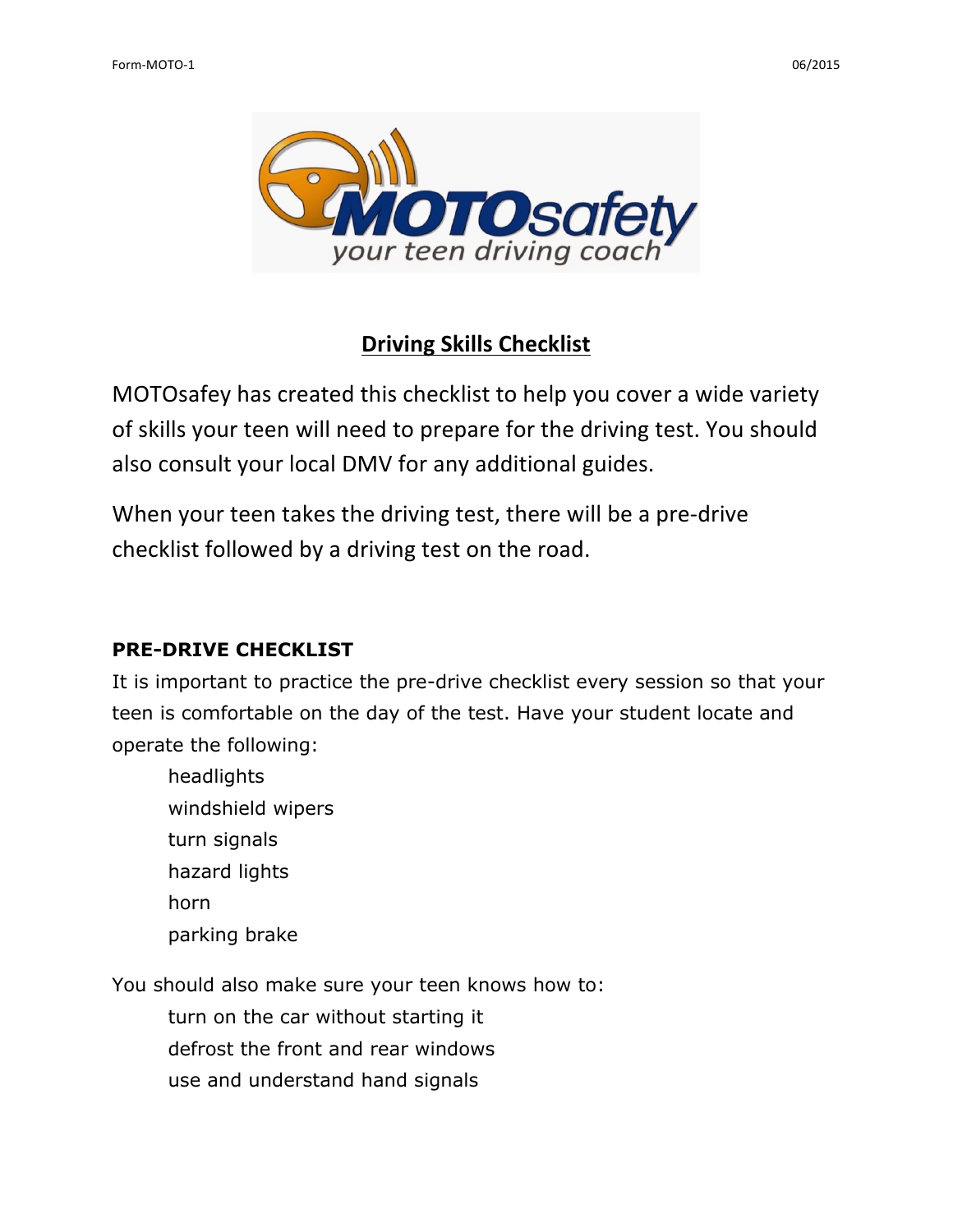# **DRIVING SKILLS CHECKLIST**

Once your teen passes the pre-drive checklist, she will be allowed to enter the road for the driving test. Although there are many skills that will be evaluated, there are some common reasons that student drivers fail the road test. Make sure your teen is familiar with all of them.

## **Yielding the right of way**

Does your teen know when to yield? Review the following situations: left turn across traffic 4-way stops crosswalks driving in merging lanes of traffic driving 2 cars length behind the next vehicle (no tailgaiting)

# **Stopping completely in the right place**

Failure to make a correct stop is one of the most common critical errors that testing drivers make. Your teen should know:

where the limit line is

how to stop at the limit line completely before creeping forward

# **Scanning for possible hazards**

Another common error is driving with "tunnel vision." Your teen should be able to see the big picture and react to:

 children at play vehicles that are preparing to back up, turn, or stop vehicles that may be turning into the driving lane pedestrians crossing the road